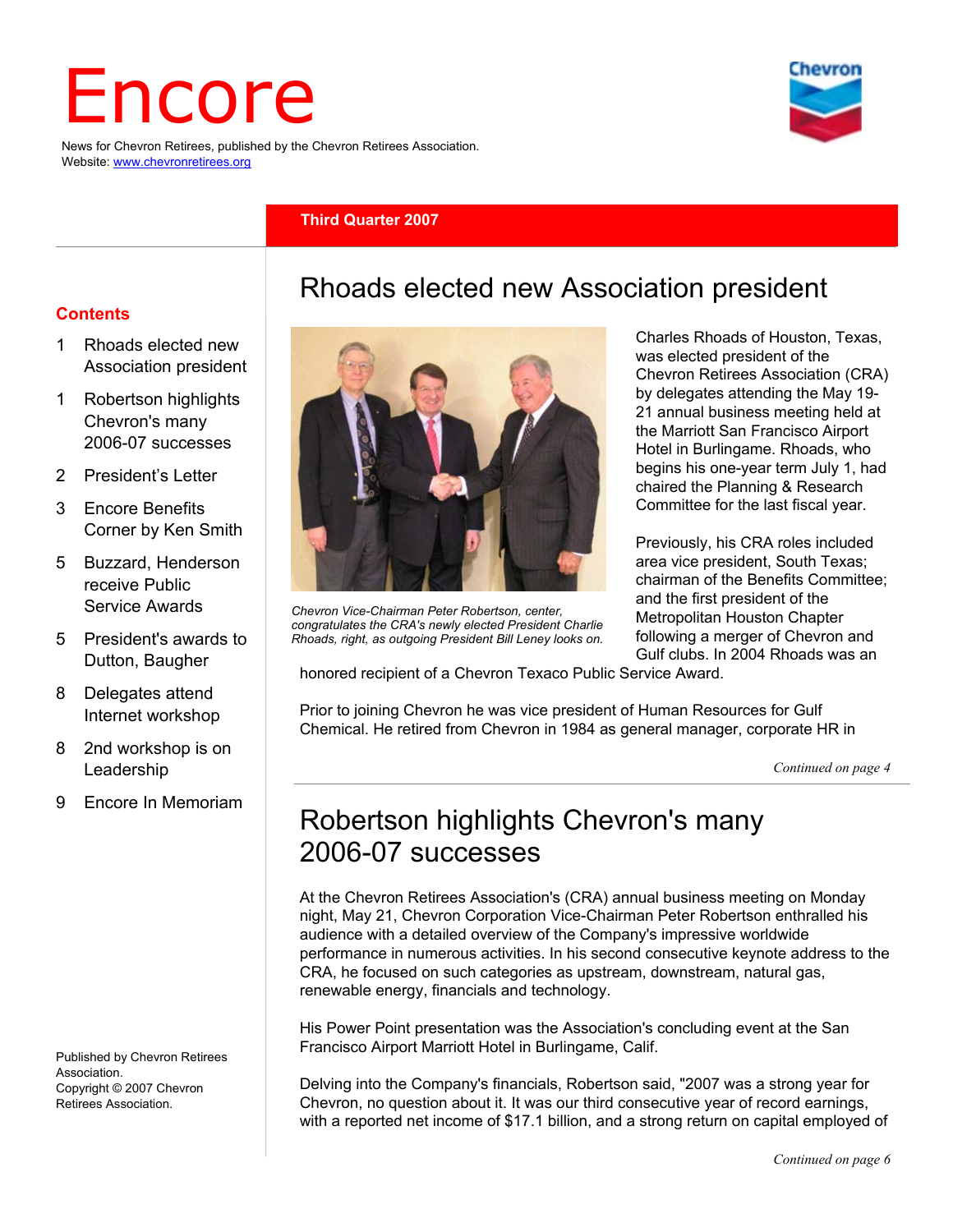# President's Letter

### **Kudos directed at the dedicated work of Association officers**

This is my last Encore President's Letter. I have been honored to serve as the Association president the past two years. The Chevron Retirees Association is such a large organization that I could not have functioned successfully in this job without the many dedicated people who generously gave of their time, talent and energy to make CRA what it has become.

I especially appreciate the tireless work of two Association officers, namely Secretary Mary Lou Baugher and Treasurer Merle Hufford. Both did outstanding jobs in their specific areas of expertise. And I want to recognize the following contributors, too:

Our Benefits Committee Chair Ken Smith fielded thousands of telephone calls, emails and letters to resolve varied retirees problems. He carefully researched the information necessary to write the "Benefits Corner" article in Encore each quarter and to make excellent Benefits presentations at the Annual Meetings. The last two were recorded and made available to chapters.

Our Budget & Finance Committee Chair Tom Boaz came into his job late in the year after Dave Williams became seriously ill. Tom produced a budget that I believe is accurate, definitive and represents how we will spend our money throughout the next fiscal year.

Our Communications Committee Chair Maree "MJ" Stone has an impressive list of accomplishments for which she is responsible. These include Encore, the CRA Website, "Tidbits" to help chapters with newsletter articles, the pamphlet "What Your Survivors Need to Know," two workshops during the past two Annual Meetings and the CRA Email Roster.

Glenn Dutton, our Demographics Committee Chair, is a wizard with his computer and the retirees' database. Without his efforts, our chapter membership drives would be almost impossible.

Our Nominating Committee Chair and immediate past President, Bob Olmstead, maintained the data base of retiree aspirations and commitments that is essential in selecting a nominee for President as well as filling all the other appointed officer and committee jobs.

Charlie Rhoads, our Association President-Elect and Planning & Research Committee Chair, was charged with studying almost any new problem confronting the CRA. This past year, he collected what could be termed "Job Descriptions" from numerous chapters. Then he organized them to serve as a resource for chapters that want to codify their officers' responsibilities. Many added studies were conducted by his committee.

Our Public Affairs Committee Chair, John Maerzke, was responsible for the Public Service Awards program. He also worked with Chevron Corporation in political advocacy efforts, including setting up the "Grassroots Call for Action", and for resolutions passed at the Annual Meeting requesting an increase in Chevron Retiree Matching Gifts caps and establishment of a Community Engagements Awards Program.

I especially thank all the elected Area Vice Presidents who are a major force in CRA, working directly to assist the Chapter Presidents and give the Association its best source of feedback from our members. I commend, too, Unaffiliated Area Vice President Bill Mather for providing a way for retirees - who do not reside near an existing chapter to join CRA as well as his great job in increasing the Unaffiliated membership.

While the task of Association President is challenging and time consuming, it is very rewarding in terms of the wonderful folks I have met and in terms of helping our fellow retirees. It has been a real privilege and honor to serve ALL our CRA members.

Furthermore, I have full confidence in our new President Charlie Rhoads, who already has gathered a very impressive team and will continue in moving the Association toward our common goal of serving our chapters and our members in meeting their expectations.

-- William H. Leney, 2115 Red Oak Place, Danville, CA 94506; (925) 820-6876; wleney@sbcglobal.net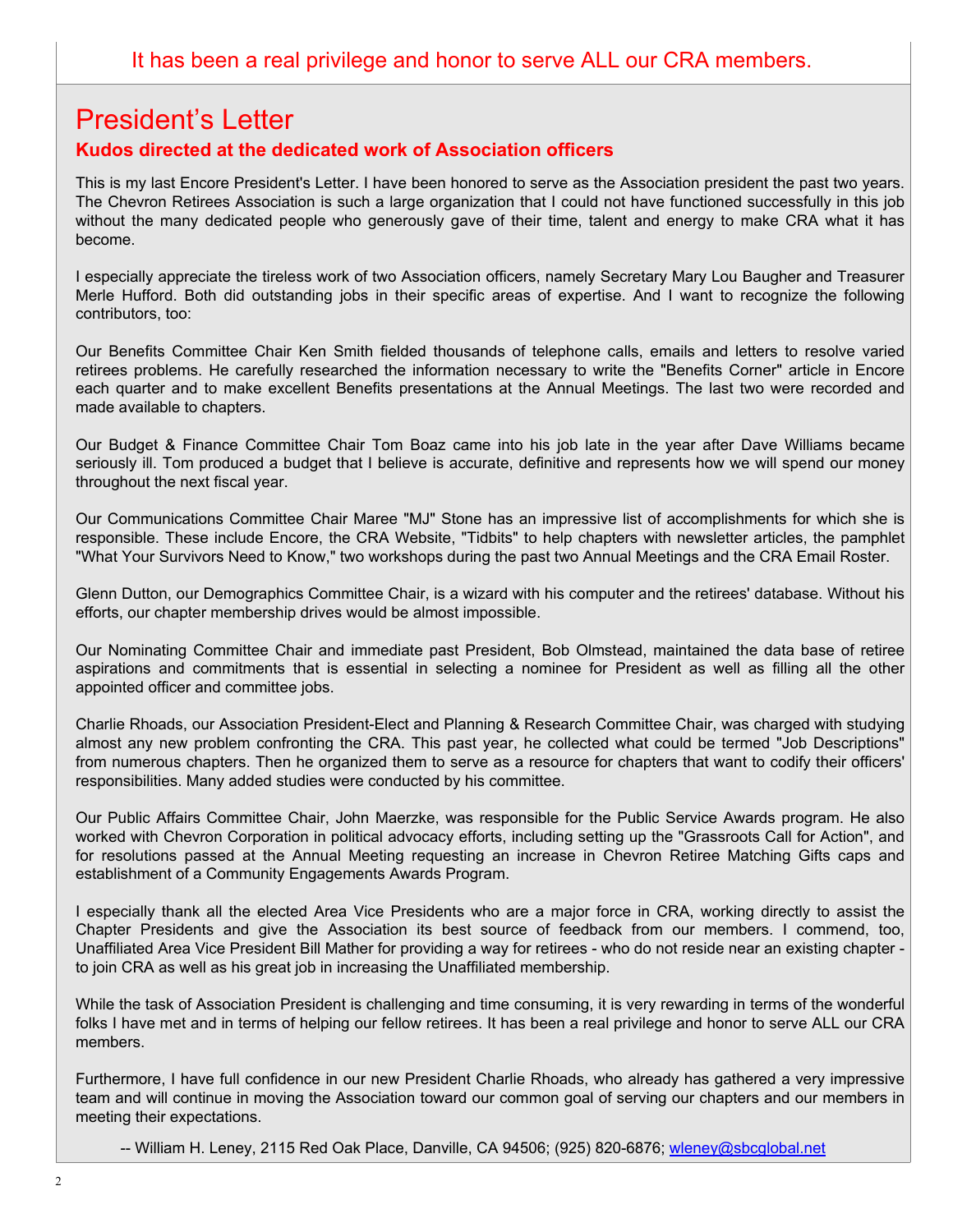# Encore Benefits Corner by Ken Smith, CRA's Benefits Chairperson *Health company reps make informative presentations at annual meeting*

I recently returned from an outstanding CRA Annual Meeting at which the delegates had the opportunity to hear not only from Chevron Human Resources but also representatives of United HealthCare and Medco (UHC). The presentations that each made were excellent and informative. However, they were not anywhere as animated as the question and answer session which followed.

Your chapter presidents represented our membership well by asking the many questions that I know each of you has on YOUR mind. Also, after the Chevron, United HealthCare and Medco reps concluded their program, delegates had the opportunity to visit with them one-on-one to discuss additional issues important to them and their chapter members back home.

Where answers were not readily available, each company rep promised to get back to the individual who posed the question as soon as possible. This is just one of the advantages of membership in the CRA. As a member, you have CRA delegates and officers who have the ability to interface with Chevron and its health care vendors in getting the answers to your medical issues.

While there was much information that was shared during this session, there are some items I would like to highlight. By the time you read this, those of you who are insured through one of the Chevron plans -- and who pay by using one of the automated plans -- should notice a reduction in your premium for July which is normally paid in June. This is part of a previously announced premium reduction holiday which will be in place the remainder of the year.

I just paid my premium for July and was pleasantly surprised at the very significant premium reduction which I will enjoy the remainder of 2007. This reduction was based on the favorable recent claim history experienced by the Chevron Plans and will not be repeated in 2008.

The health care plan open enrollment period for 2008 will be October 15-26 this year. During September you will receive the U.S. Retiree Benefits Newsletter which will provide detailed health plan and prescription drug changes, Medicare coordination, and open enrollment information and reminders.

Then, in early October, you will receive additional open enrollment materials, including a personal enrollment worksheet. This is your annual opportunity to enroll or make changes to your health care benefits. Make ABSOLUTELY SURE YOU THOROUGHLY REVIEW this information in light of your current plan and medical history. It's imperative you fully understand the changes and make the most informed decision on this very valuable retiree benefit.

Finally, each of the annual meeting presenters reviewed the internet resources available through the hr2.chevron.com, myuhc.com and medco.com websites for those retirees who have internet access. They said new tools and information are updated on a regular basis.

For example, if you are insured through a Chevron UHC plan, a new tool on the myuhc.com website provides information on top performing hospitals and physicians covered under the plan. Both hospitals and physicians are rated as to quality and efficiency.

I will undergo knee replacement surgery in July and I used this tool to select both surgeon and hospital. It gave me an additional measure of comfort knowing that both the surgeon and hospital received the highest rating in both categories. If you have planned surgery ahead I urge you to check out and utilize this tool in your decision making process.

Let me close with one last tip. When I go into the hospital for my knee replacement, I plan to take all of my current medications with me. If you simply bring a list of your current medications the hospital will provide them for you - but at a significant higher cost. However, if you also choose to bring your own meds, be advised they must be in the *Continued on page 4*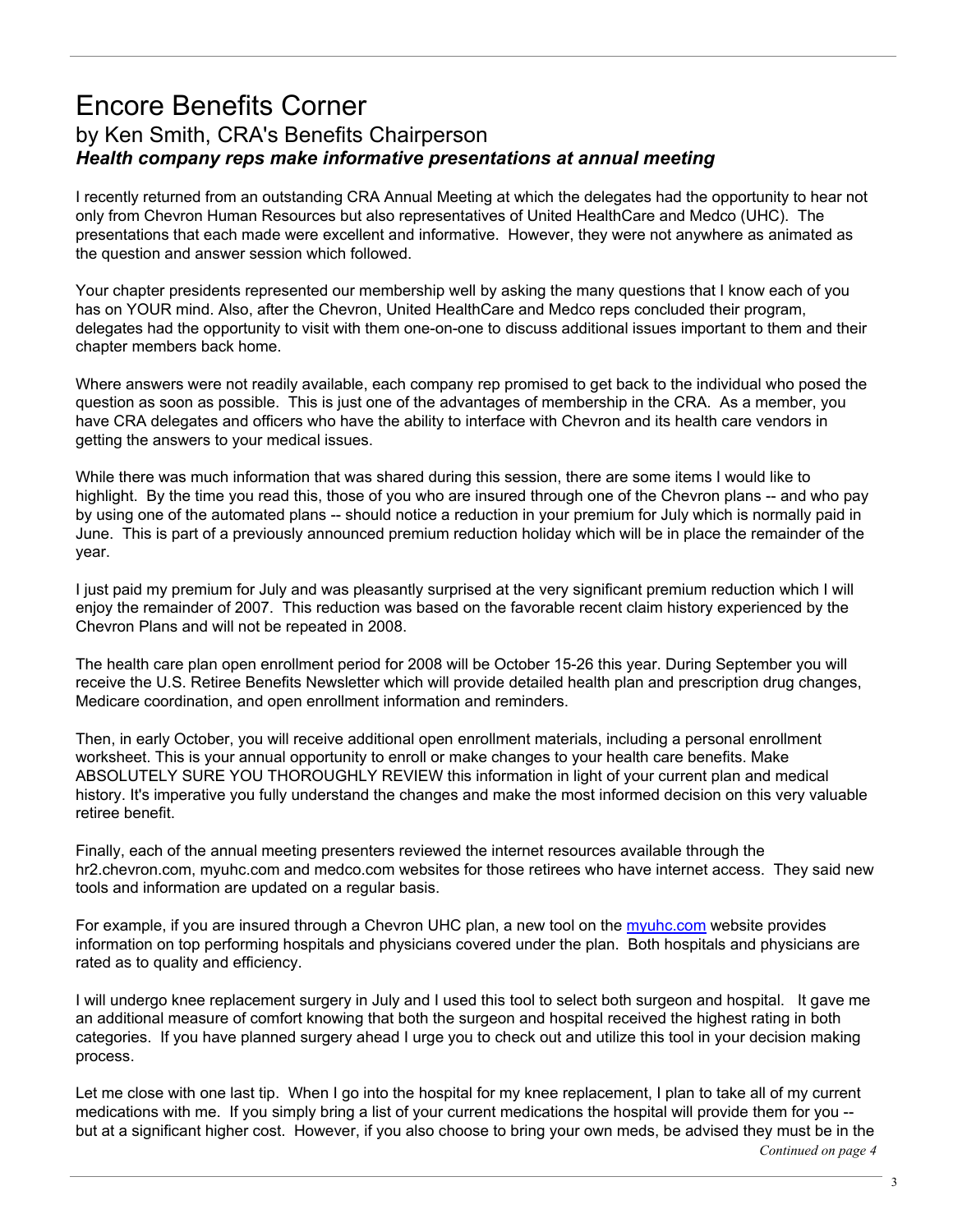## **ENCORE BENEFITS CORNER by Ken Smith**

*continued from page 3*

original prescription bottles or the hospital pharmacist will not allow their use.

This is my last Benefits Corner as I will assume new duties in the Chevron Retirees Association beginning July 1. It has been my pleasure and honor to represent our retirees as Benefits Chairman the past four years. The next Benefits Corner will introduce the new Benefits chair. I wish each of you a very healthy and enjoyable year ahead.

# Rhoads elected new Association president

*continued from page 1*

Pittsburgh. Subsequently, he became managing director of Boyden, a global leader in the executive search industry with some 65 offices in 40 countries. He retired from Boyden in May.

The CRA is comprised of 101 chapters, including two in Canada. Taking part in the two-day business meeting and workshops were 62 chapter presidents, 11 alternates and 15 proxies. Sixteen chapters were not represented. Attendees represented male and female retirees from Chevron, Texaco, Gulf, Caltex, Unocal, Warren Petroleum, Getty, Skelly and Tenneco.

Making presentations at the CRA's 36th annual meeting were Chevron's Peter Robertson, the keynote speaker and vice chairman of the Board of Directors, and Julie Tuggle of Human Resources. Other guest speakers on health benefits were Mary Dorholt, Medco, and Brynn Valinoti and Mia Scofield of United HealthCare.

CRA President Bill Leney gave certificates of recognition and thanks to outgoing area vice presidents Bruce Fraser, Canadian, and Phil Stone, Southern California. Fraser is being succeeded by Kim Fisher of Vancouver, B.C., and Stone by Herb Farrington of Westminster, Calif. Returning area vps are Robin Backstrom, Intermountain; Ernie Breaux, Gulf Coast; Daryl Brennick, Northwest U.S./Alaska; Bill Merkel, The Plains; George Powell, South Atlantic Seaboard; Mike Riley, Midwest; E. Kevin Ryan, North Atlantic Seaboard; Jim Thomas, South Texas; and Sy Yuan, Northern California/Hawaii - plus Bill Mather, Unaffiliated Area.

Mike Riley said the next annual meeting will be held Saturday through Monday May 17-19, 2008 in downtown Louisville, Ky., at the historic Seelbach Hilton Hotel for a nightly fee of \$105 plus taxes. Site of the mid-May 2010 annual meeting in the Gulf Coast Area, however, remains undecided between Birmingham, Ala.,and New Orleans, La. A final recommendation between those cities awaits the finding of the Planning and Research Committee, which will review the two locations again.

The delegates voted to approve three resolutions to be passed on to the Chevron Corporation for consideration: l) To grant a pension supplement to those retirees who were not given a supplement two years ago, 2) To increase the \$1,000 cap for retiree contribution matching funds and 3) To create a support program for retiree involvement in community services.

Among subjects discussed - with no voting requested - during the "open mike time" on Monday morning were the pros and cons of increasing CRA membership fees by \$1 or \$2 per year; the importance of soliciting new members and ways on how to do it; and the Contra Costa Chapter's successful college scholarship program.

Altogether, conference attendees included delegates, members at large, Chevron speakers, guests and spouses. Sy Yuan, the Northern California/Hawaii area vice president, performed the busy and challenging dual role at the conference. He was host area VP for the annual meeting AND Host Committee Chair. He was assisted by volunteers from five San Francisco Bay Area chapters including Contra Costa, East Bay, Marin, San Francisco and Santa Clara.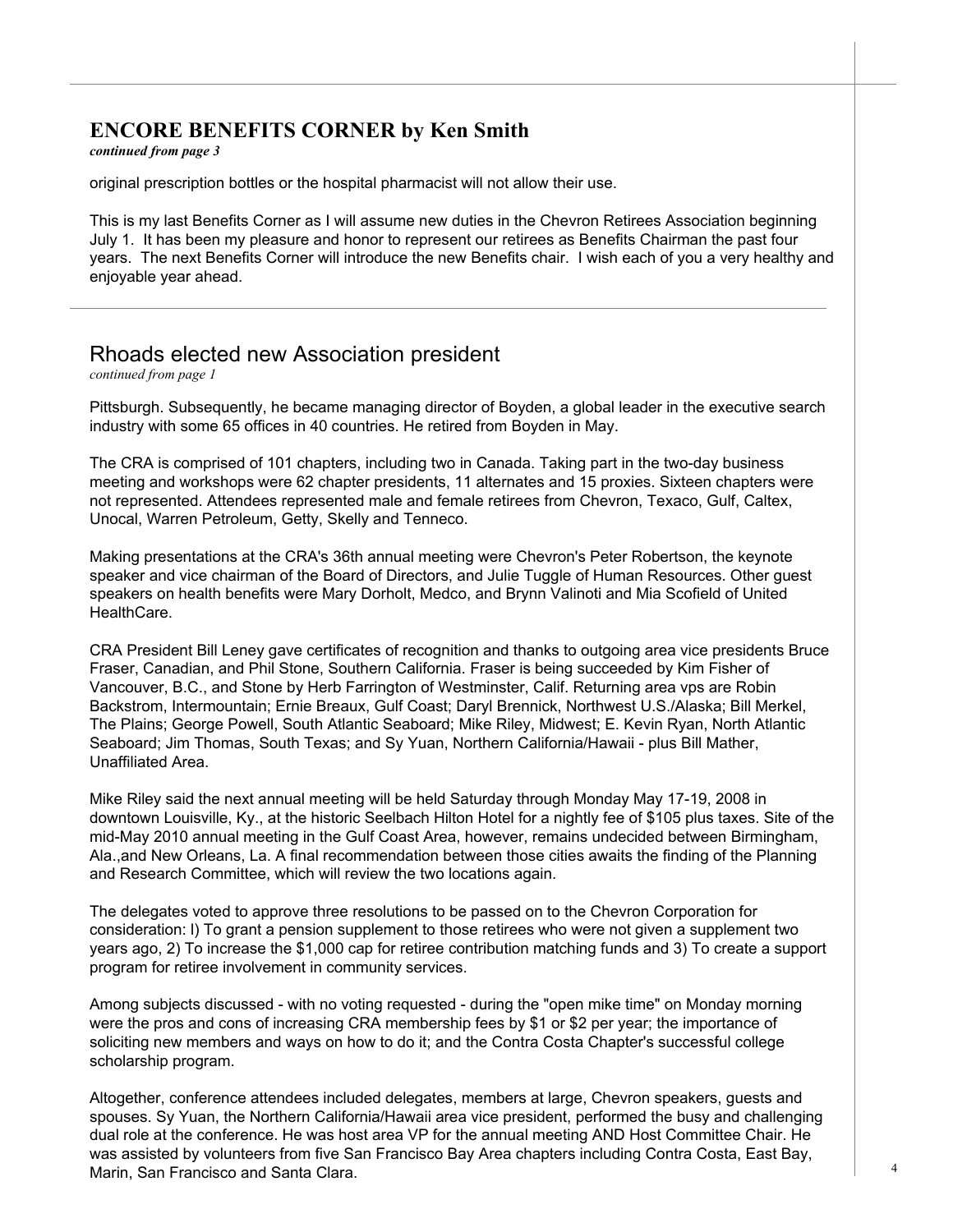# Buzzard, Henderson receive Public Service Awards



*At the annual meeting, Chevron Vice-Chairman Peter Robertson, far left, visits with the recipients of the individual Chevron Public Service Awards. They were Bob Henderson, Texoma Chapter, second from left, and Harry Buzzard, Oklahoma City Chapter, third from left. At far right is John Maerzke, the CRA's awards program coordinator.* 

Harry Buzzard of the Oklahoma City Chapter, Bob Henderson, past president of the Texoma Chapter in Callisburg, Texas; and the North Central Texas Chapter received Chevron's Public Service Awards for 2007 at the CRA's annual meeting. Now in its tenth year, the Companysponsored program was established to recognize outstanding work by individual Chevron retirees, surviving spouses and chapters in their local communities. Awardees receive certificates, public awareness and recognition of their significant volunteer activities. John Maerzke coordinates the Awards program for CRA as its Public Affairs Committee chair.

Each award is accompanied by a \$1,000 contribution from Chevron Corporation to the non-profit organization of the recipient's choice. Henderson's prize is going to the Callisburg Volunteer Fire Department, Buzzard's check to the Oklahoma/Arkansas chapter of the Alzheimer's Association and the North Central Texas Chapter's donation to the Mission Arlington/Metroplex.

After retiring from Warren Petroleum in 1985, Harry Buzzard became involved in volunteerism efforts with the Volunteers In Mission (VIM) program of the First United Methodist Church in Tulsa. His work with VIM led him to assist in the construction of a church in Mexico (1986) and the building of churches, education buildings and homes for pastors in Costa Rica (1991-98). Following Hurricane Katrina, Buzzard helped refugees find temporary and sometimes permanent housing in eastern Oklahoma. During the last three years, his volunteerism with the Oklahoma and Arkansas chapters of the Alzheimer's Association has spanned many programs.

Henderson retired from a 34-year Chevron career in 1986. His last assignment was manager, Regional Services, Northern Division, Denver. Since then in Callisburg, he has served 12 years as mayor, been involved in the development of a ten-acre city park and been active in countless other community projects. For eight years he was an election judge in Cooke County, been president of the Gainesville Lions Club and was elected to the "Keep Texas Beautiful" board of directors.

The North Central Texas Chapter was honored for its financial support of many worthy causes. Since 2004 the chapter has helped the needy in the Arlington, Texas, area. It has done so by contributing clothing, canned goods and cash on a regular basis to Mission Arlington, which provides a day shelter, food, clothing, job assistance, medical clinics and transportation services to the poor. Donations are collected at chapter meetings. Additionally, the chapter has solicited funds from members to aid the victims of the South Asia Tsunami in 2005 and the Katrina and Rita hurricanes in 2006. Gary Branson, chapter president, accepted the award.

# President's awards to Dutton, Baugher

Demographics Committee chair Glenn Dutton of Orange, Texas, and CRA Secretary Mary Lou Baugher of Bakersfield, Calif., each received a "President's Award for Distinguished Service" at the 2007 Annual Meeting.

President Bill Leney saluted Dutton "as a man who took a large committee of six to eight people and, through his skill with a computer, performed his function tirelessly and efficiently by himself. He provides lists in data form of retirees by specific zip codes and other breakdowns as requested. And he has done it for at least four years. His work is vital in our membership solicitation campaigns."

In honoring Baugher, Leney said, "The second recipient is a lady who for the past two years has managed to keep all of us going in the right direction through her kind email notes, admonitions and counsel. She not only has performed her job with skill but has done it so pleasantly she has made us enjoy her work."

Baugher previously served the Association as the Southern California Area Vice President from 2001-03, as a member of the Benefits Committee and a four-term president of the South San Joaquin Valley Chapter in Bakersfield, Calif.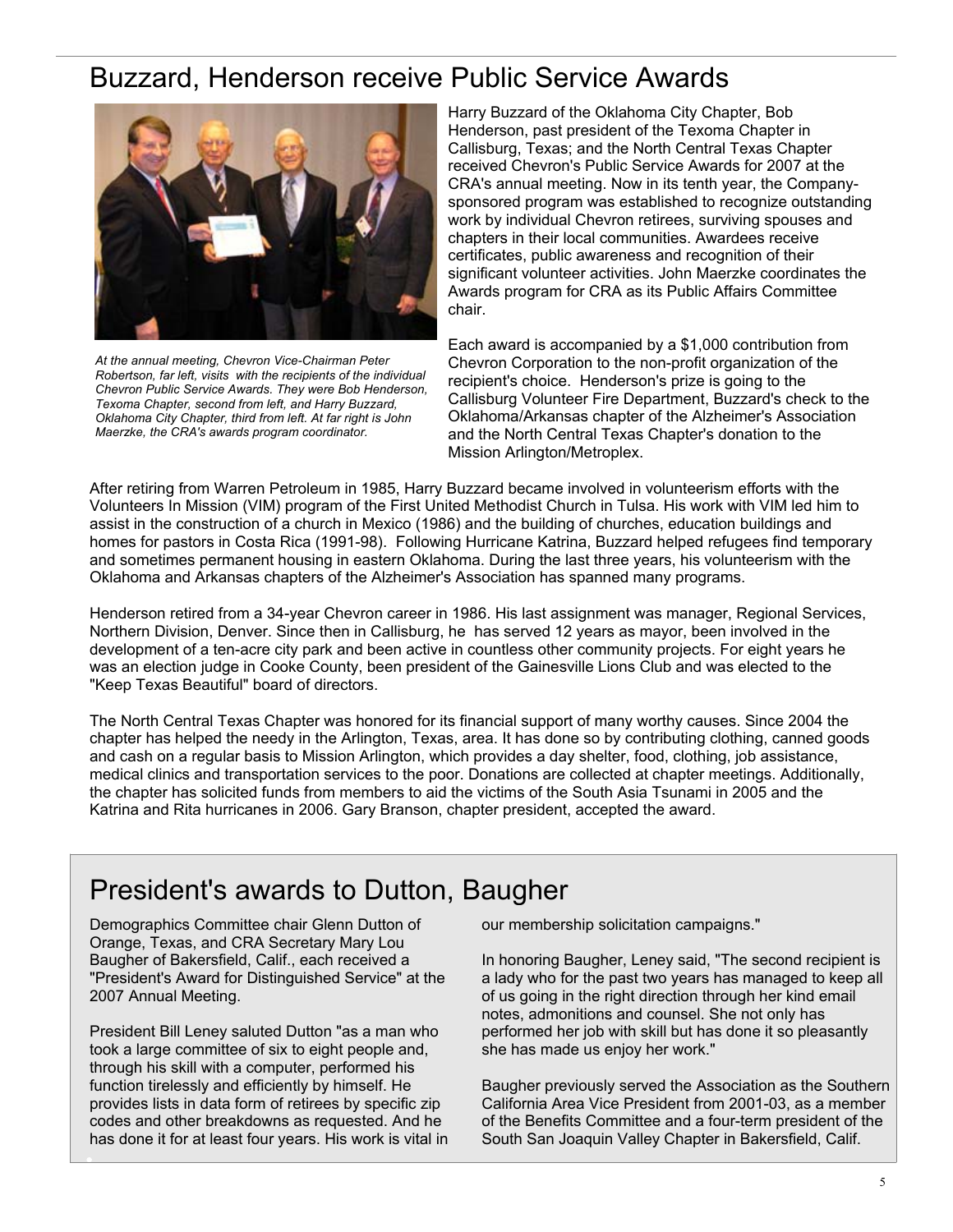# Robertson highlights Chevron's many 2006-07 successes

*continued from page 1*

 23 percent . We ended 2006 with a total debt to total debt-plus-equity ratio of 12½ percent, down from 17 percent at the end of 2005. On the cash flow side, the strong earnings and cash flows enabled us to again return cash to our stockholders and fund a very strong capital program. In 2006 we increased the quarterly dividend by 15.6 percent and last month we declared a quarterly dividend of 58 cents a share."

That amount represents an 11½ percent increase in the Company's quarterly dividend and marks the 20th consecutive year Chevron has increased its annual dividend payment. The Company also completed its \$5-billion stock buyback program in one year, thereby bringing buybacks to a total of \$10 billion in the last three years.

Robertson continued, "Our goal, as it probably was when you were working for Chevron, is to continue to be the top performer in total stockholder return over the long term. Last year our stock was up nearly \$17 a share, which combined with dividends, resulted in the total stockholder return of 34 percent - an excellent one- year performance that outperformed the S&P 500 by 18 percent.

"The year to date, 2007, we're number one in total stockholder return amongst our peers. As of last Friday, our return to shareholders this year was at 13.5 percent, with Exxon at 9.1 percent. And if you go back five years, Chevron is number one ahead of Exxon. Chevron is at 14.2 percent and Exxon at 14.0 percent. So we're delivering on staying high on total stockholder return, which is really our bottom line metric."

The vice-chairman said, "We expect to invest approximately \$19.6 billion this year, roughly 18 percent or \$3-billion higher than our 2006 spending level. And approximately 75 percent of that is planned for exploration and production projects worldwide. Another 20 percent is dedicated to the refining and marketing and transportation businesses."

While the Company's three major segment strategies of upstream, downstream and gas remain unchanged, a renewable energy strategy was added last year. Its goal is to invest in renewable technologies and capture prominent positions in this segment.

#### UPSTREAM AND GAS

Shifting gears, Robertson outlined how Chevron is advancing its key strategies across major business markets - starting with upstream and gas.

Robertson said, "In the Asia Pacific, we are the number one producer in the Caspian Region, Thailand and Indonesia. In Australia, we're the largest holder of natural gas resources. And in West Africa, Chevron is one of the two largest deepwater leaseholders in Nigeria and the top-tier producer in Angola and Nigeria. In Latin America, we have strong positions in Argentina, Brazil, Colombia, Venezuela and Trinidad Tobago. In North America, we are the largest developer in the Gulf of Mexico Shelf and the San Joaquin Valley. And we're also the largest leaseholder in the Gulf of Mexico with the Shelf and deepwater together."

All that adds up to a daily net production of about 2.7 million barrels a day and proven reserves of about 12 billion barrels. Moreover, today the Company is working on a slate that includes 30 individual projects that are valued at more than a billion dollars per Chevron's share.

Robertson said, "One of the things that has really differentiated us over the last few years has been our exploration success. And over the past five years, Chevron's exploration program has achieved an industry-leading success rate of 45 percent. In 2006, some 42 exploration success wells added over a billion barrels of reserves. That continued the average of one billion barrels per year over the past five years. Major new discoveries included the deepwater Gulf of Mexico, Western Australia and West Africa."

#### GLOBAL PROJECT HIGHLIGHTS

Robertson proceeded to cite some of the major ongoing global projects:

• In Western Australia, a natural gas project and LNG facility.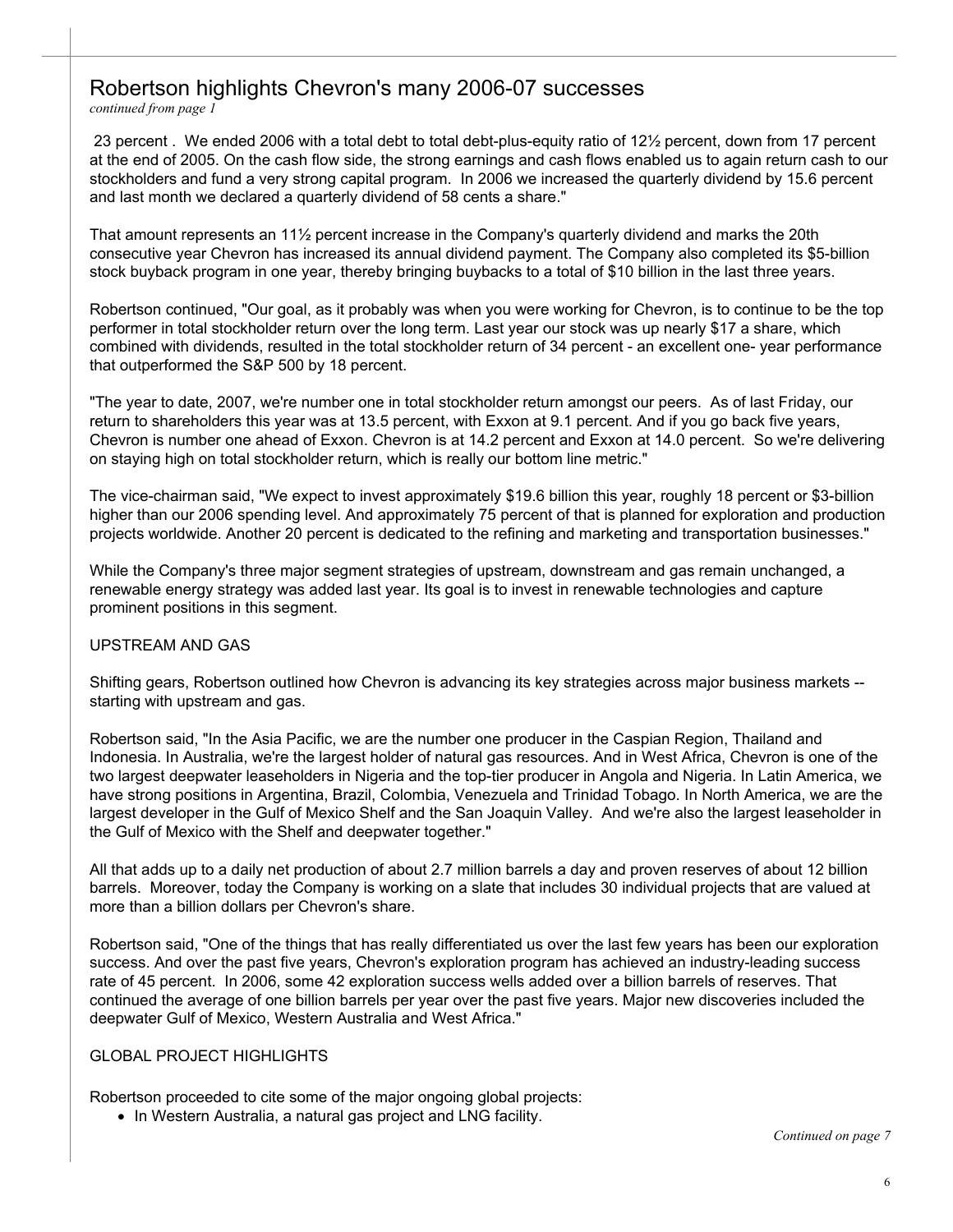# Product demand growing, particularly in U.S. and Asia

*continued from page 6*

- In Bangladesh, a natural gas project.
- In Angola, two deepwater projects and an LNG facility.
- In Nigeria, two deepwater projects and an LNG facility.
- In Kazakhstan, a nearly \$6-billion sour gas injection project at Tengiz, which will increase production by about 250,000 barrels per day.
- In Brazil, a deepwater project development.
- In the Gulf of Mexico, two deepwater projects including the Tahiti complex.
- In Canada, an expansion project in the Athabasca Oil Sands.

Robertson pointed out that, "Product demand is growing, particularly in the U.S. and Asia. And refining capacity throughout the world is restrained. So companies that are positioned in or near the fastest growing markets, and who also possess strong refining and supply capabilities, will benefit. Chevron's strategic advantage is a combination of a strong position in the Pacific Basin on both sides: superior refining capabilities in the industry and our three world-class brands of Chevron, Texaco and Caltex."

#### DOWNSTREAM'S MANY SUCCESSES

Robertson was pleased by several best-ever downstream accomplishments in 2006

He said, "2006 was downstream's safest year ever. Refinery utilization and energy efficiency were the best ever. Downstream delivered their best-ever earnings of \$4 billion. Downstream launched projects to selectively grow in the manufacturing system and improve their portfolio through acquisitions and divestments. Really, in refining, it's all about utilization, public skill and flexibility. Early last year we made a commitment to raise refinery utilization by six percentage points by 2008. We nearly met that objective in our first year. Hard work, discipline, execution and a focus on root cause produced an increase in our year-over-year utilization rate by five percentage points."

He continued his focus on refining by saying, "Sustaining the reliability of a refinery is one of our top priorities. We're building what we call a reliability refinery. The difference between the rates at which our refineries ought to be running and the rates they are running -- if we can get them up to where they ought to be running, that's the equivalent of a full refinery.

"We're also immensely focused on expanding refining capacity and margins. The Pascagoula Refinery increased their gasoline capacity by 10 percent. And we just bought ourselves a small interest in a company called Reliance in India which is in the process of building a 580,000-barrel-a-day refinery. We bought five percent interest in that company and we have an opportunity to buy up to close to 30 percent. So we've got a foothold in a huge refinery being built in India and expanding our capacity."

In the Asia Pacific, the 600,000-barrel-a-day joint venture refinery in South Korea is increasing its ability to run heavy crude and improve high-value product yield. And investments are under way in some of the California refineries to take advantage of other product opportunities.

Robertson related that "Technology has always been a critical part of our business. But I don't think it has ever been more critical than today. We have a unique organization that delivers integrated technologies that services along the whole value chain of our business - upstream, downstream and natural gas. We have a powerful combination of varied capabilities and strong strategic partnerships.

"Technology also enables us to make advancements in exploration of deepwater development, natural gas and heavy oil, to develop ever cleaner transportation fuels and to improve energy efficiencies. In 2006 we successfully tested the Jack discovery in the deepwater Gulf of Mexico, setting several records for well tests and well depth."

Added Robertson, "Technologies are creating new business opportunities for Chevron. In addition to being the world's largest producer of geothermal energy, we are developing new technologies to advance renewable and alternative forms of energy such as biofuels."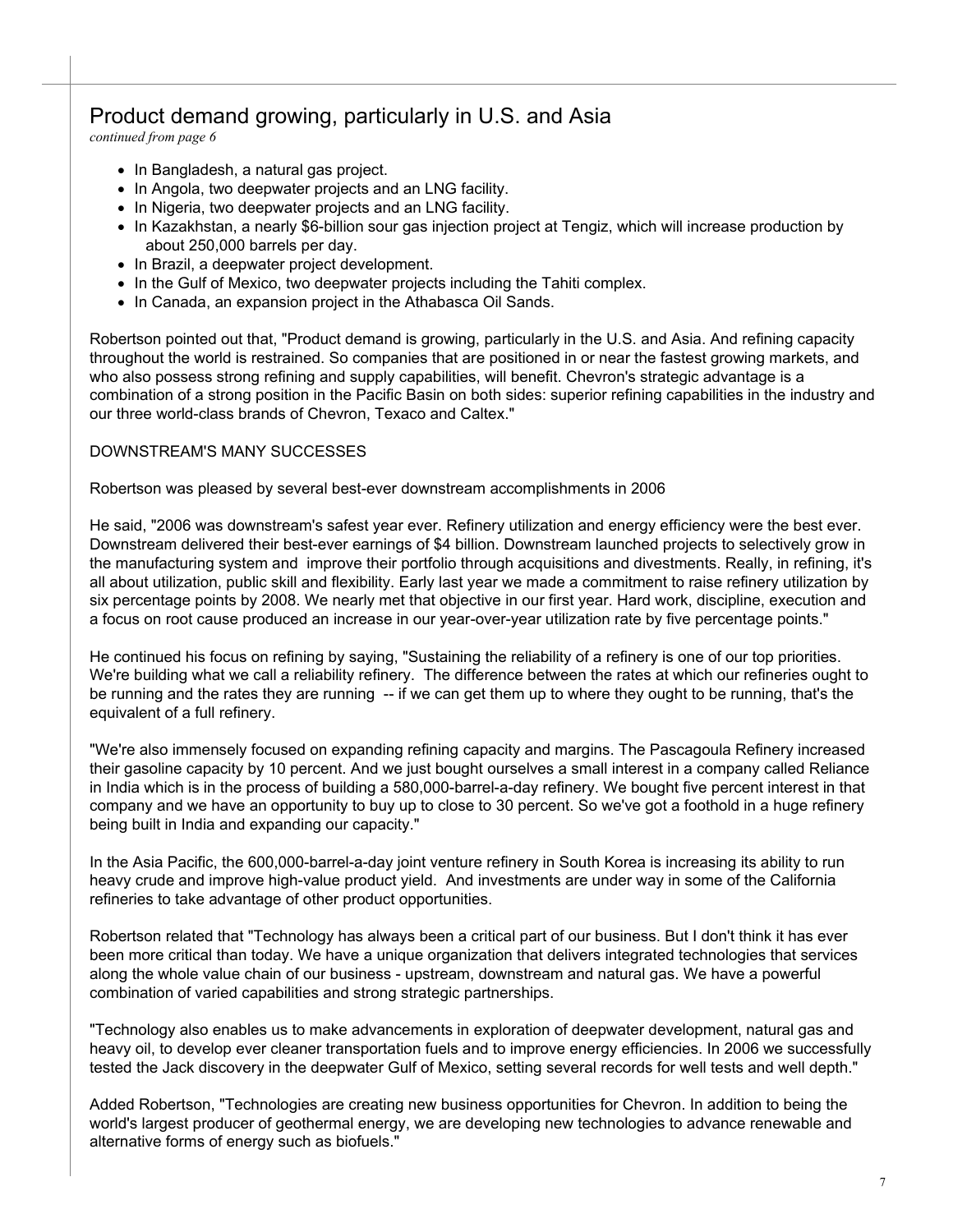# Delegates attend Internet workshop

At the 2007 annual meeting, delegates broke into two groups for a workshop on Electronic Communications. The facilitator, Maree "MJ" Stone, chair of the Communications Committee, had delegates respond to a number of questions about Internet usage in their respective chapters before a panel of chapter presidents shared their experiences.

The number of CRA members who have Internet access varies by chapter. And it appears that those retirees, who used it as an employee, are more inclined to use it in their retirement years than others.

About a fourth of chapters utilize email to communicate with chapter members. The Texaco Retirees Club of Connecticut, with 95 percent of its members having Internet access, has been the most successful in moving toward electronic communications. From the international and chapter point of view, email is a much more efficient and cost effective method of communication.

During the panel discussions, chapter presidents shared how they started using email and how they convinced their members it was the right thing to do. Reducing costs and efficiency were two major reasons but it is also the "modern thing to do."

The panel discussions were followed by a brief overview of the contents of the CRA Chapter Resource CD that will be sent to all chapter presidents.

# 2nd workshop is on Leadership

Annual meeting delegates who were organized into two groups of 50 each - a half hour apart - attended an informative, "open participation" Leadership Workshop that was conducted by Charlie Rhoads, the CRA's Planning and Research Committee chair. It was one of two afternoon workshops conducted primarily for chapter presidents in adjacent breakout rooms.

Rhoads told attendees, "Leadership is the ability to build and maintain a high performing team - your team - whether it is on the chapter, area or national level."

The objectives of the Leadership Workshop were:

# Chevron

Chevron Retirees Association. For story ideas, contact: Walt Roessing, Managing Editor 4817 Palm Ave, #M, La Mesa, CA 91491 E-mail: wlroessing@cs.com (619) 697-9702

For questions regarding Encore www.chevronretirees.org, contact: Maree "MJ" Stone, Chair Communications Committee 30600 N. Pima Rd., No. 101, Scottsdale, AZ, 85266 E-mail: msto@att.net (480) 595-2872

Annual Meeting photos by retiree Gordon Topham

The Chevron Retirees Association is not a subsidiary of Chevron Corporation but an independent organization of retired employees of Chevron or its predecessor  $\blacksquare$ 

- To define competencies/strengths of leadership.
- To evaluate candidates that will fit leadership in the CRA.
- To share ideas of how to influence members to accept leadership roles.
- To apply leadership skills in chapter growth.

He said strengths that define leadership include vision, integrity, problem solving ability, communication skills, being able to motivate/influence others, interpersonal skills, ability to execute plans, anticipate situations, get things done and possess a sense of humor.

Conversely, he illustrated certain behaviors that do not define leadership. These include excitable, cautious, skeptical, reserved, leisurely, arrogant, mischievous, colorful, imaginative, diligent and dutiful.

Rhoads also pointed out that not only one plan works to develop leadership and fill positions. He listed the following additional suggestions:

- Meet with potential candidate on a one-to-one basis.
- Talk to people; provide encouragement.
- Potential candidate could be asked to serve on a committee.
- Work does not have to be done the same way from year to year.
- Share a position by having two people willing to divide the work.
- Encourage individual to become involved in "volunteer" work.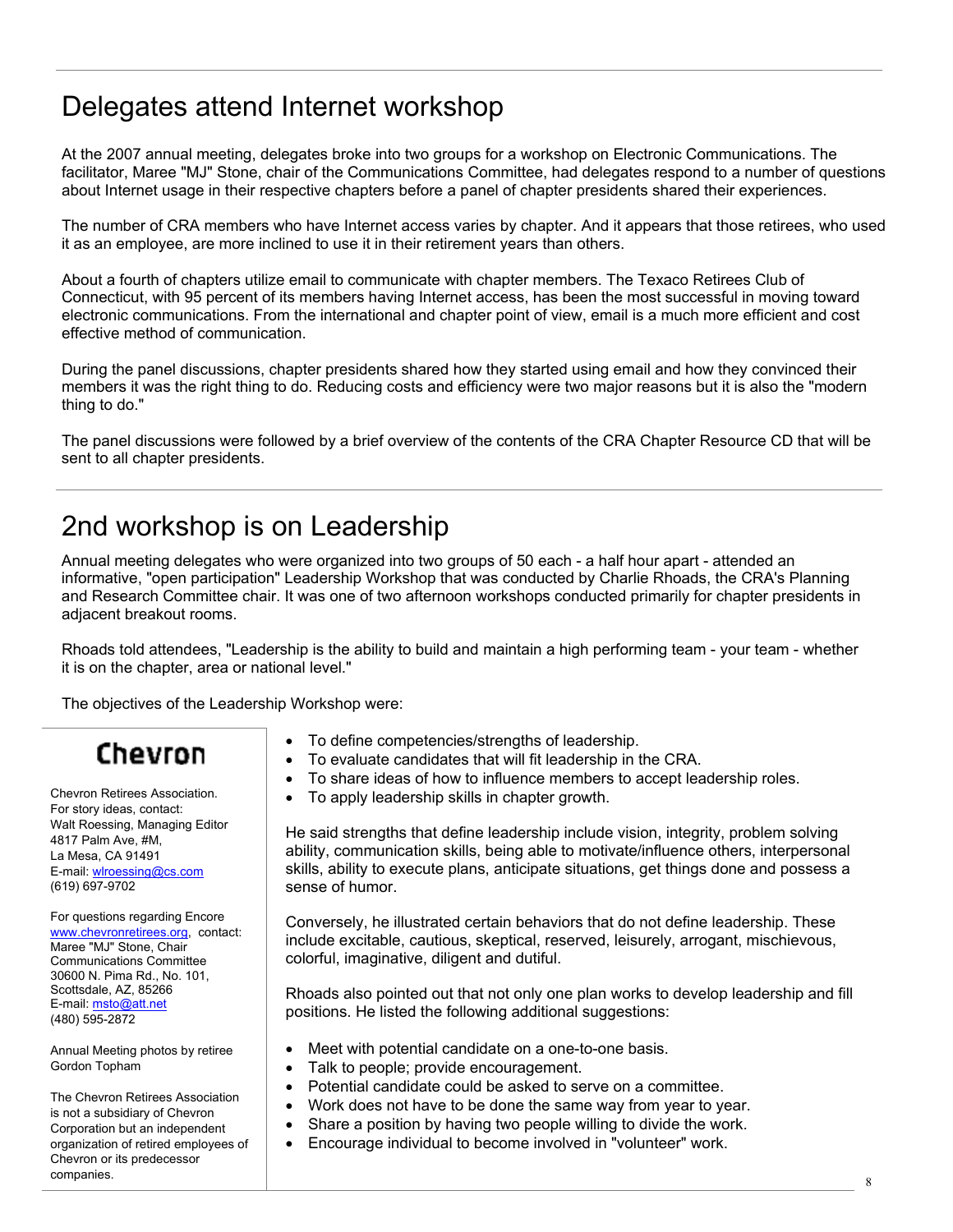### Encore In Memoriam: **January 2007 – March 2007**

Hiss, Fielder, 2/3/2007, Caltex, Ret. 1973 Old, Edward H., 1/11/2007, Caltex, Ret. 1996 Rotchford, John J., 3/1/2007, Caltex, Ret. 1982 Smith, Harry S., 2/9/2007, Caltex, Ret. 1980

Akers, Wilburn H., 3/24/2007, Chevron, Ret. 1984 Arbizo, Victorino C., 2/19/2007, Chevron, Ret. 1984 Arterberry, Rufus, 2/1/2007, Chevron, Ret. 1976 Austad, Louis M., 2/19/2007, Chevron, Ret. 1973 Babey, Edward, 3/2/2007, Chevron, Ret. 1986 Bantz, Lorna P., 3/1/2007, Chevron, Ret. 1974 Barth, James M., 1/22/2007, Chevron, Ret. 1981 Bender, G., 1/13/2007, Chevron, Ret. 1989 Bentson, Raymond H., 12/3/2006, Chevron, Ret. 1986 Bischoff, Donald J., 1/26/2007, Chevron, Ret. 1986 Black, Frank K., 2/26/2007, Chevron, Ret. 1967 Bland, F. X., 3/7/2007, Chevron, Ret. 1985 Bleininger, R. D., 3/6/2007, Chevron, Ret. 1991 Bonnanzio, P. J., 8/29/2006, Chevron, Ret. 1977 Bosch, William H., 3/6/2007, Chevron, Ret. 1983 Boyd, Earl E., 1/24/2007, Chevron, Ret. 1986 Bragg, Raymond C., 1/24/2007, Chevron, Ret. 1971 Brawley, Garland M., 2/18/2007, Chevron, Ret. 1985 Breaux, F. A., 2/27/2007, Chevron, Ret. 1986 Bredehoft, Ronald L., 3/15/2007, Chevron, Ret. 1992 Bremhorst, Bernard L., 1/27/2007, Chevron, Ret. 1986 Brewster, John T., 3/26/2007, Chevron, Ret. 1978 Broome, R. V., 3/7/2007, Chevron, Ret. 1983 Brown, Frank H., 3/19/2007, Chevron, Ret. 1982 Bryan Jr., Alva, 1/13/2007, Chevron, Ret. 1997 Buchanan, C. G., 3/25/2007, Chevron, Ret. 1982 Byias, M., 1/21/2007, Chevron, Ret. 1986 Caldie, Theron, 2/16/2007, Chevron, Ret. 1973 Cameron, Douglas E., 3/15/2007, Chevron, Ret. 1979 Caswell, Mary E., 1/4/2007, Chevron, Ret. 1974 Chittenden, Ann S., 2/18/2007, Chevron, Ret. 1958 Clifton, Larry W., 12/22/2006, Chevron, Ret. 1973 Clow, L. J., 1/9/2007, Chevron, Ret. 1987 Conn Jr., Glenn L., 3/15/2007, Chevron, Ret. 1973 Covington, William G., 3/16/2007, Chevron, Ret. 1985 Daly, Frank T., 12/22/2006, Chevron, Ret. 1968 Darrow, Mabel P., 2/13/2007, Chevron, Ret. 1984 Davis, James L., 1/2/2007, Chevron, Ret. 1984 Davis, A. G., 2/1/2007, Chevron, Ret. 1985 Davis, J. B., 1/30/2007, Chevron, Ret. 1983 De La Ossa, Alvaro F., 3/18/2007, Chevron, Ret. 2002 Deavours, Danny H., 12/29/2006, Chevron, Ret. 2005 Dolan, Richard L., 3/12/2007, Chevron, Ret. 1998 Dotson, Drennen R., 12/25/2006, Chevron, Ret. 1992 Douglas, K. R., 1/12/2007, Chevron, Ret. 1981 Edwards, Eugene H., 2/24/2007, Chevron, Ret. 1985 Erich, William A., 12/27/2006, Chevron, Ret. 1975 Felder, Eldridge V., 3/12/2007, Chevron, Ret. 1992 Fischer, Fredrick S., 3/23/1983, Chevron, Ret. 1978 Forsman, Donald G., 1/18/2007, Chevron, Ret. 1992 Fowler, Joseph N., 1/19/2007, Chevron, Ret. 1992 Francom, Earl A., 1/30/2007, Chevron, Ret. 1979 Gillespie, Keith W., 2/12/2007, Chevron, Ret. 1986 Goldsmith, Ulus R., 2/18/2007, Chevron, Ret. 1996 Gray, W. E., 1/6/2007, Chevron, Ret. 1979 Gunn Jr., Bert O., 1/11/2007, Chevron, Ret. 1983 Hall, Bertha P., 1/30/2007, Chevron, Ret. 1998 Hall, Jesse P., 2/9/2007, Chevron, Ret. 1985 Hancock, Murl C., 1/9/2007, Chevron, Ret. 1982 Hanson, Patricia A., 1/24/2007, Chevron, Ret. 1990 Harrell, Charles K., 12/16/2006, Chevron, Ret. 1991 Harvey, Carole A., 1/28/2007, Chevron, Ret. 1999 Hastings, Douglas D., 1/26/2007, Chevron, Ret. 1986 Hayden, J. M., 2/15/2007, Chevron, Ret. 1982 Haynes, Billy J., 2/19/2007, Chevron, Ret. 1985 Hermes, Henry H., 1/22/2007, Chevron, Ret. 1991 Hertenstein, Paul L., 1/3/2007, Chevron, Ret. 1985 Hicks, Travis B., 3/1/2007, Chevron, Ret. 1977 Higa, K., 2/7/2007, Chevron, Ret. 1981 Holmgren, A. F., 2/10/2007, Chevron, Ret. 1992 Jackson, W. A., 1/14/2007, Chevron, Ret. 1984 Jarboe Jr., Charles R., 1/27/2007, Chevron, Ret. 1983

Jensen, Edward H., 3/24/2007, Chevron, Ret. 1977 Johnson, Arthur E., 12/18/2006, Chevron, Ret. 1982 Johnson, Grant S., 1/3/2007, Chevron, Ret. 1975 Johnson, James E., 5/18/2006, Chevron, Ret. 1996 Jones, Harold E., 1/14/2007, Chevron, Ret. 1990 Kane, Victor I., 2/27/2007, Chevron, Ret. 1975 Kinney, C. L., 3/2/2007, Chevron, Ret. 1972 Kneisel, Edgar L., 1/13/2007, Chevron, Ret. 1977 Kube, Wolfram H., 1/7/2007, Chevron, Ret. 1985 Kuebler, W. J., 2/22/2007, Chevron, Ret. 1983 Kynoch, Frank E., 2/22/2007, Chevron, Ret. 1991 Lacy Jr., Byron, 2/19/2007, Chevron, Ret. 1992 Lane, E. F., 1/9/2007, Chevron, Ret. 1984 Lawrence, F. W., 1/14/2007, Chevron, Ret. 1983 Legoe, Glen C., 1/16/2007, Chevron, Ret. 1971 Lott, Willis M., 1/21/2007, Chevron, Ret. 1977 Macglashan, William F., 3/14/2007, Chevron, Ret. 1984 Marks, Marvin L., 12/31/2006, Chevron, Ret. 1995 Martin, H. C., 1/28/2007, Chevron, Ret. 1984 Mason, J. E., 3/6/2007, Chevron, Ret. 1986 Mathews, William R., 2/3/2007, Chevron, Ret. 1983 McCammon, W. C., 3/5/2007, Chevron, Ret. 1973 McCoy, John M., 3/17/2007, Chevron, Ret. 1986 McDonald, Walter L., 12/20/2006, Chevron, Ret. 1979 McHarg, A. H., 1/7/2007, Chevron, Ret. 1982 Miller, Harold C., 1/1/2007, Chevron, Ret. 1985 Miller, Gene B., 3/4/2007, Chevron, Ret. 1982 Morosa, Winifred V., 2/15/2007, Chevron, Ret. 1981 Mosley, Charles M., 3/19/2007, Chevron, Ret. 1986 Nelson, Robert T., 12/18/2006, Chevron, Ret. 1981 Nelson, James H., 3/2/2007, Chevron, Ret. 1985 Northan, William R., 3/6/2007, Chevron, Ret. 1985 Otto, D. E., 1/9/2007, Chevron, Ret. 1984 Patterson, J. K., 3/28/2007, Chevron, Ret. 1980 Payne, Jack Q., 3/11/2007, Chevron, Ret. 1978 Pegram, Samuel C., 8/9/2006, Chevron, Ret. 1986 Pellegrin, Royal J., 2/21/2007, Chevron, Ret. 1992 Piercy, Eric S., 3/21/2007, Chevron, Ret. 1960 Possin, W. R., 2/7/2007, Chevron, Ret. 1983 Rapport, John E., 2/19/2007, Chevron, Ret. 2000 Ratliff, David B., 12/18/2006, Chevron, Ret. 1985 Reese, Richard A., 3/22/2007, Chevron, Ret. 2003 Reeves, H. R., 2/28/2007, Chevron, Ret. 1985 Reno, Harry J., 3/5/2007, Chevron, Ret. 1981 Rispoli, Frank V., 3/14/2007, Chevron, Ret. 1986 Roberts, Sidney, 12/15/2006, Chevron, Ret. 1981 Rodgers, Robert F., 2/15/2007, Chevron, Ret. 1977 Rodgers, K. R., 3/18/2007, Chevron, Ret. 1979 Ross Jr., Joseph A., 1/17/2007, Chevron, Ret. 1970 Sagoci, Hilmi F., 12/28/2006, Chevron, Ret. 1978 Sampley, Narvin L., 1/11/2007, Chevron, Ret. 1970 Savage, R. T., 1/14/2007, Chevron, Ret. 1985 Schneider, Leroy C., 12/31/2006, Chevron, Ret. 1986 Schoenenberger, James G., 1/18/2007, Chevron, Ret. 2003 Smith, Mary L., 1/22/2007, Getty, Ret. 1984 Sell, Harry J., 2/15/2007, Chevron, Ret. 1984 Sells, William S., 12/25/2006, Chevron, Ret. 1970 Simmons Jr., William I., 3/3/2007, Chevron, Ret. 1991 Smalley, Frederick J., 1/27/2007, Chevron, Ret. 1983 Snider, D. P., 2/13/2007, Chevron, Ret. 1981 Somers, John P., 2/19/2007, Chevron, Ret. 1981 Sorrentino, Vincent C., 1/16/2007, Chevron, Ret. 1976 Southworth, Hugh A., 2/3/2007, Chevron, Ret. 1981 Spearman, John T., 2/3/2007, Chevron, Ret. 1977 Speers, James M., 2/27/2007, Chevron, Ret. 1986 Stephens Jr., Ralph, 2/23/2007, Chevron, Ret. 1992 Stewart, Howard M., 5/18/2005, Chevron, Ret. 1984 Stoner, Clara E., 1/13/2007, Chevron, Ret. 1986 Stout, John W., 2/7/2007, Chevron, Ret. 1978 Strauss, Lloyd L., 1/20/2007, Chevron, Ret. 1983 Stutzman, David J., 12/26/2006, Chevron, Ret. 1991 Sullivan, James J., 3/10/2007, Chevron, Ret. 1996 Sutton, G. W., 1/15/1907, Chevron, Ret. 1986 Tabush, James C., 3/22/2007, Chevron, Ret. 1995 Tate, M. D., 1/9/2007, Chevron, Ret. 1986 Thomas, Weldon C., 1/16/2007, Chevron, Ret. 1983 Thomas, Bernard W., 3/10/2007, Chevron, Ret. 1976 Timothy, Kay, 1/6/2007, Chevron, Ret. 1985

Tipton, William J., 3/4/2007, Chevron, Ret. 1972 Tognolini, Louie N., 2/26/2007, Chevron, Ret. 1975 Toovey, Arthur B., 2/18/2007, Chevron, Ret. 1980 Trouton, Robert S., 2/28/2007, Chevron, Ret. 1980 Turpin, Mary L., 2/28/2007, Chevron, Ret. 1978 Urbanski, John R., 2/19/2007, Chevron, Ret. 1992 Vanaken, Paul M., 12/29/2006, Chevron, Ret. 1976 Vanboeschoten, J. F., 1/23/2007, Chevron, Ret. 1975 Wactor, Mildred N., 3/23/2007, Chevron, Ret. 1983 Wade, James A., 1/28/2007, Chevron, Ret. 1970 Wagner, Joseph J., 3/2/2007, Chevron, Ret. 1972 Weimer, Robert A., 1/17/2007, Chevron, Ret. 1972 Wiatrek, Alvin E., 2/11/2007, Chevron, Ret. 1991 Wilkins, Robert H., 2/14/2007, Chevron, Ret. 1985 Wilson, H. R., 3/4/2007, Chevron, Ret. 1986 Wilson, Wallace A., 3/15/2007, Chevron, Ret. 1981 Withers, Royce E., 3/11/2007, Chevron, Ret. 1984 Wyche, Willie B., 1/10/2007, Chevron, Ret. 1979 Yates, T. L., 10/13/2006, Chevron, Ret. 1984

Bass, Hoyt E., 3/3/2007, Getty, Ret. 1984 Baxter, James W., 2/23/2007, Getty, Ret. 1979 Blickenstaff, Viola C., 2/1/2007, Getty, Ret. 1965 Borgwardt, Verlyn D., 1/18/2007, Getty, Ret. 1979 Bousum, Kenneth N., 1/11/2007, Getty, Ret. 1994 Bower, Kathryn A., 2/15/2007, Getty, Ret. 1981 Brasure, Alma I., 12/10/2006, Getty, Ret. 1977 Brogna, Salvatore A., 2/5/2007, Getty, Ret. 1985 Brown, John E., 2/6/2007, Getty, Ret. 1984 Bullock, James A., 1/4/2007, Getty, Ret. 1985 Clark, Martin C., 1/28/2007, Getty, Ret. 1991 Dixon, Hershal J., 2/20/2007, Getty, Ret. 1980 Farley, Don M., 3/7/2007, Getty, Ret. 1985 Filipowicz, Richard W., 10/13/2006, Getty, Ret. 1983 Glasscock, Joan M., 1/14/2007, Getty, Ret. 1995 Glick, Fred J., 3/2/2007, Getty, Ret. 1985 Hampshire, Betty Q., 3/6/2007, Getty, Ret. 1984 Hanzelius, Karl G., 12/22/2006, Getty, Ret. 1973 Heberling, Alva D., 2/23/2007, Getty, Ret. 1984 Hoff, Wilfred C., 3/6/2007, Getty, Ret. 1986 Hood, Clinton L., 4/18/2002, Getty, Ret. 2002 Irvine, Forest E., 1/20/2007, Getty, Ret. 1979 Kemp, Katherine R., 11/30/2006, Getty, Ret. 1984 Lee, Mary, 1/17/2007, Getty, Ret. 1976 McIllece, Verbarie E., 1/28/2007, Getty, Ret. 1970 McKinley, William R., 2/7/2007, Getty, Ret. 1980 Mead, Orval D., 3/18/2007, Getty, Ret. 1986 Medford, James E., 2/2/2007, Getty, Ret. 1981 Merithew, Clinton B., 3/10/2007, Getty, Ret. 1986 Olney, Edward M., 3/25/2007, Getty, Ret. 1981 Plavchak, Elaine, 3/4/2007, Getty, Ret. 1985 Pugh, Ronald W., 12/27/2006, Getty, Ret. 1998 Reinbold, William H., 12/27/2006, Getty, Ret. 1977 Roddy, Daniel A., 3/5/2007, Getty, Ret. 1977 Sellers, Hilburn R., 1/3/2007, Getty, Ret. 1990 Simoons, Daniel, 3/18/2007, Getty, Ret. 1977 Sloyer, Dale R., 3/27/2007, Getty, Ret. 1985 Sorenson, Reuben A., 1/15/2007, Getty, Ret. 1973 Steen, Jim, 12/21/2006, Getty, Ret. 1994 Stewart, William H., 1/20/2007, Getty, Ret. 1986 Stewart, Lillian R., 2/23/2007, Getty, Ret. 1987 Teal, John B., 2/10/2007, Getty, Ret. 1986

Twibell, Zada E., 12/7/2006, Getty, Ret. 1989 Vohnout, Frank, 2/10/2007, Getty, Ret. 1981 Wiens, Wilbur D., 3/7/2007, Getty, Ret. 1991 Wisdom, Elmer B., 1/25/2007, Getty, Ret. 1981 Wood, Howard G., 2/17/2007, Getty, Ret. 1989

9 Adams, Robert M., 12/29/2006, Gulf, Ret. 1969 Arnaud, Jack J., 2/21/2007, Gulf, Ret. 1980 Bailey, Albert B., 1/22/2007, Gulf, Ret. 1986 Baker, Darryl W., 2/3/2007, Gulf, Ret. 1996 Bannan, John J., 2/27/2007, Gulf, Ret. 1976 Bardoner, James O., 1/19/2007, Gulf, Ret. 1976 Barrick, Henry T., 2/13/2007, Gulf, Ret. 1976 Bell Jr., George F, 1/5/2007, Gulf, Ret. 1976 Bennett, Benjamin E., 2/24/2007, Gulf, Ret. 1983 Benson, James W., 3/25/2007, Gulf, Ret. 1982 Bia, Melvin L., 3/10/2007, Gulf, Ret. 1994 Bogard, Clinton V., 2/22/2007, Gulf, Ret. 1983